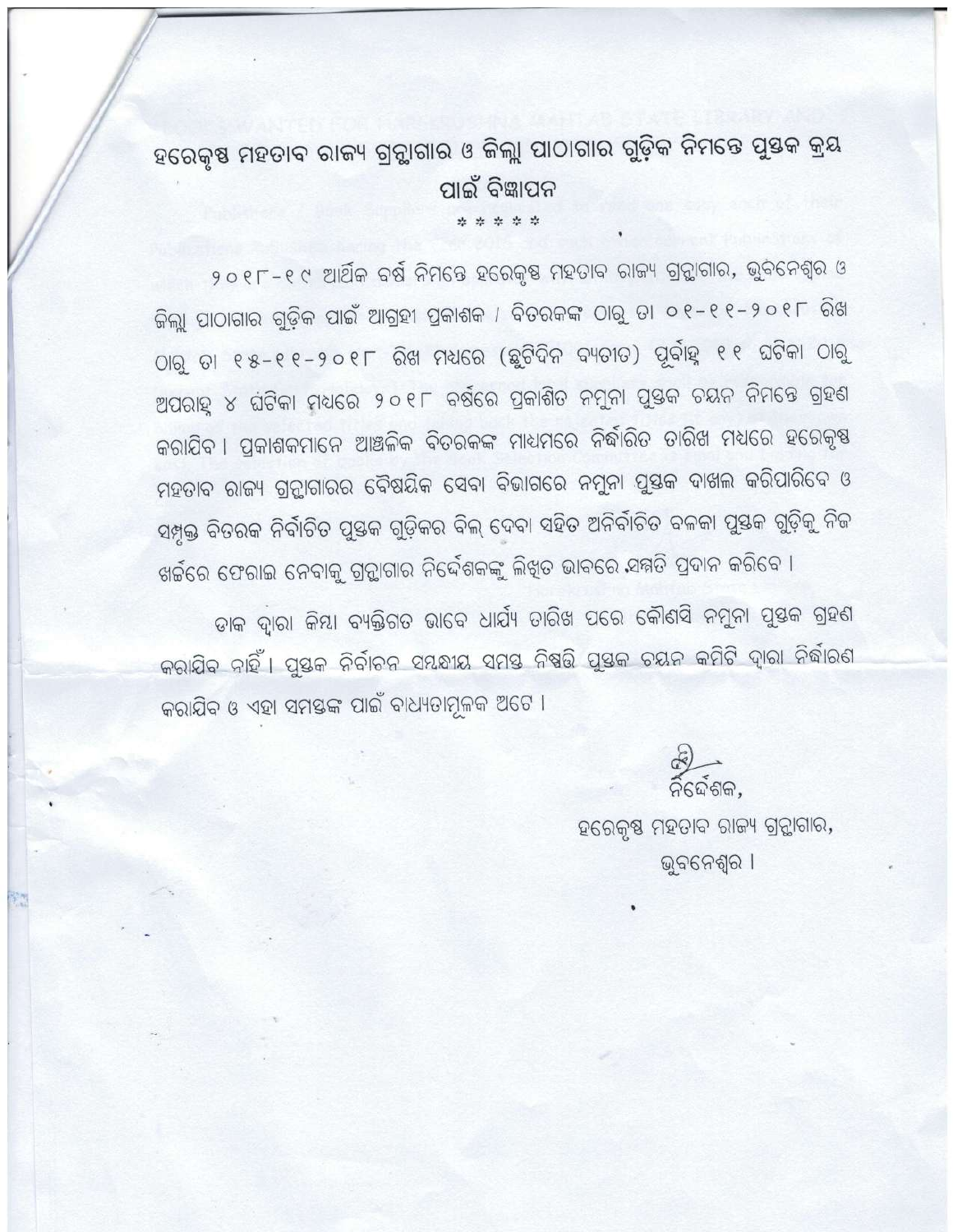## BOOKS WANTED FOR HAREKRUSHNA MAHTAB STATE LIBRARY AND DISTRICT LIBRARIES

Publishers / Book Suppliers are requested to send one copy each of their Publications Published during the year 2018 and such other current Publications of which they are authorized dealers on approval, with an intimation to the undersigned through any local supplier of their choice so as to reach the Director, Harekrushna Mahtab State Library, Unit-IV, Bhubaneswar-751001 from 01.11.2018 to 15.11.2018 (except State Govt. Holidays). The concerned local suppliers shall be responsible for billing of the selected titles and taking back the rejected titles (if any) at their own cost. The selection of books by the Book Selection Committee is final and binding for oll.

Director.

Harekrushna Mahtab State Library, Bhuboneswor.